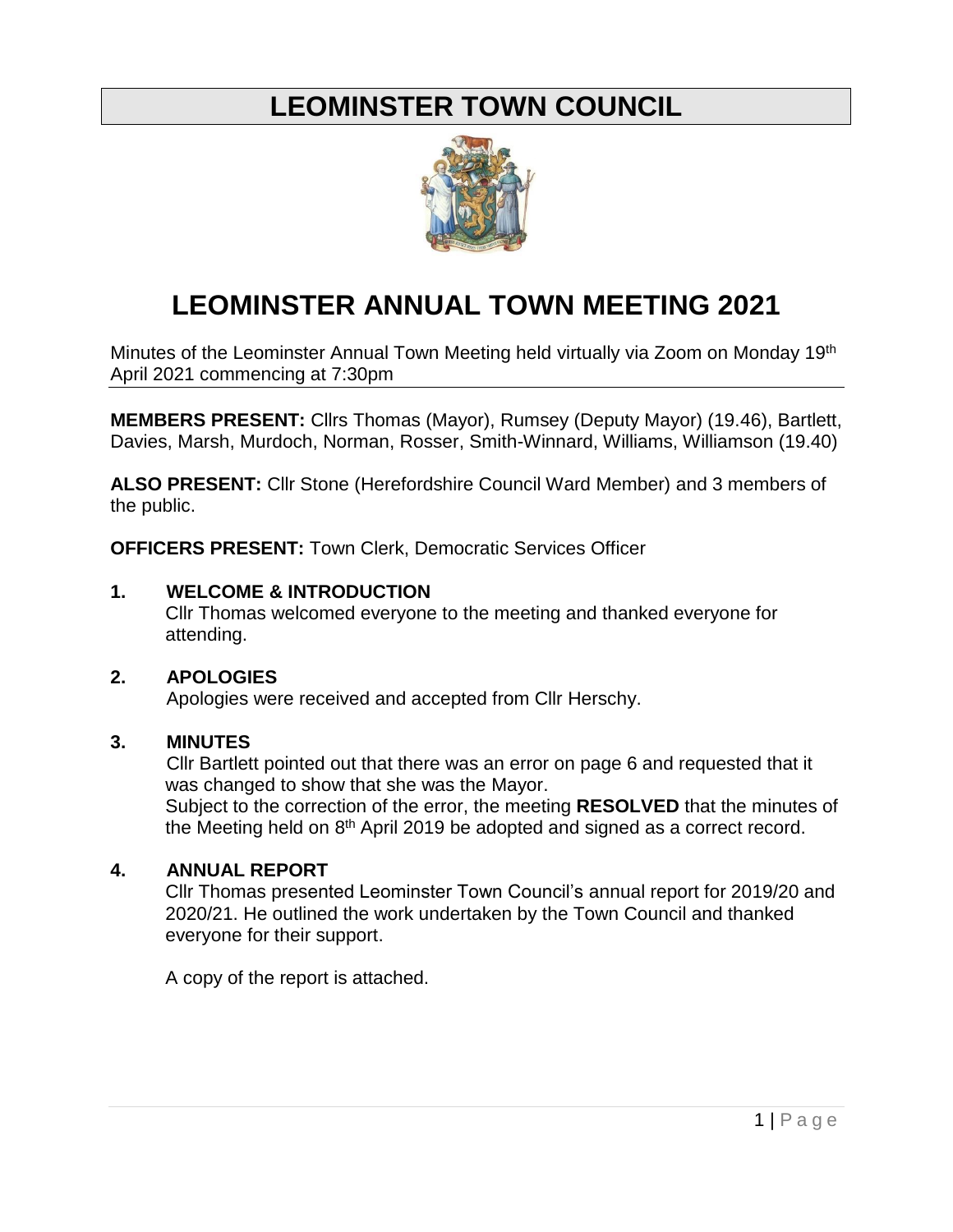## **5. QUESTIONS**

Questions were invited from the electors present.

#### *Signage*

The Town Council was congratulated on the installation of the signage interpretation boards. It was felt that these would be of benefit to tourists and residents as they are very informative.

#### *The Royal Oak Hotel*

Concern was expressed regarding the poor condition of The Royal Oak Hotel. It was stated that over the past 3 years the building has been deteriorating rapidly and concerns were raised regarding the preservation of the building – which is Grade II listed – and the risks it poses to the safety of the public. The elector wanted to know what was happening with the building and whether the Town Council had any concerns.

It was explained that the building was the responsibility of Herefordshire Council. Cllr Rosser advised that the matter would be raised at the next Planning & Highways Committee meeting and Herefordshire Council would be contacted for any comments.

#### *High Street Heritage Action Zone*

An elector queried why they were unable to find any information on the HSHAZ on the Town Council website.

It was explained that a new Town Council website has just been implemented. A summary of the HSHAZ and an action plan will be included on the website.

The clerk presented the following questions that had been received from an elector prior to the meeting:

#### *Derelict building at the rear of the Priory*

Q: When will the council do something about the derelict building on the picnic area at the rear of the Priory which is currently fenced off as being unsafe. It is totally overgrown with trees and shrubs. Are you hoping it will fall down and thus disappear into history. By the way the fence is broken at one side and obviously a meeting place for undesirables judging by the amount of rubbish left behind. I have not taken photos on this occasion maybe someone should physically have a look.

A: The building will be part of the Pinsley Mead and Grange Masterplan which is due to commence shortly.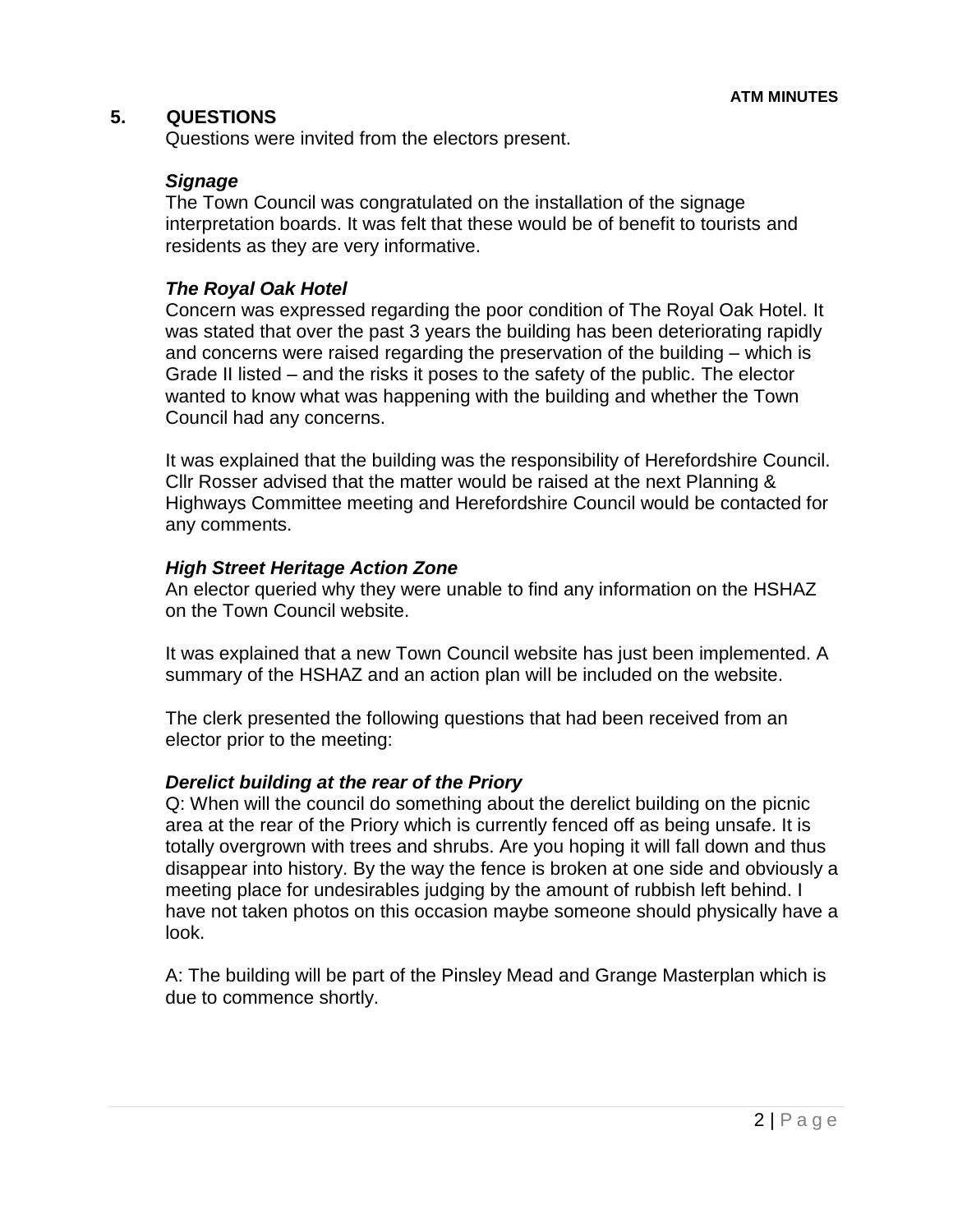#### *Maintenance of streets and pavements*

Q: I would like to ask what action has been taken in the last twelve months by the council to the relevant authorities regarding the maintenance and repair of our streets and pavements. Clearly no appreciative response has been received as I can see no maintenance whatsoever having taken place. This should surely be a persistent on going topic for this council to pursue.

A: It was explained that the condition of roads and pavements is regularly reported to Herefordshire Council who are responsible for the maintenance. There is insufficient funding available to carry out many repairs and the priority this year will be drainage.

Cllr Marsh advised that she would attend the next Planning & Highways Committee meeting to demonstrate how to report road defects on the Balfour Beatty website.

## **6. SUMMARY AND CLOSURE**

Cllr Thomas, Mayor of Leominster, thanked the Town Council staff and volunteers for their work, especially during the Covid-19 pandemic. Cllr Thomas thanked the clerk for her excellent organisation and for taking on numerous tasks, and the Projects and Grants Officer for her work in obtaining grants for various projects.

There being no other business, the Mayor thanked everyone for their attendance and closed the meeting at 8:35pm.

\_\_\_\_\_\_\_\_\_\_\_\_\_\_\_\_\_\_\_\_\_\_\_\_\_\_ \_\_\_\_\_\_\_\_\_\_\_\_\_\_\_\_\_\_\_\_\_\_\_\_

**MAYOR OF LEOMINSTER: DATE:**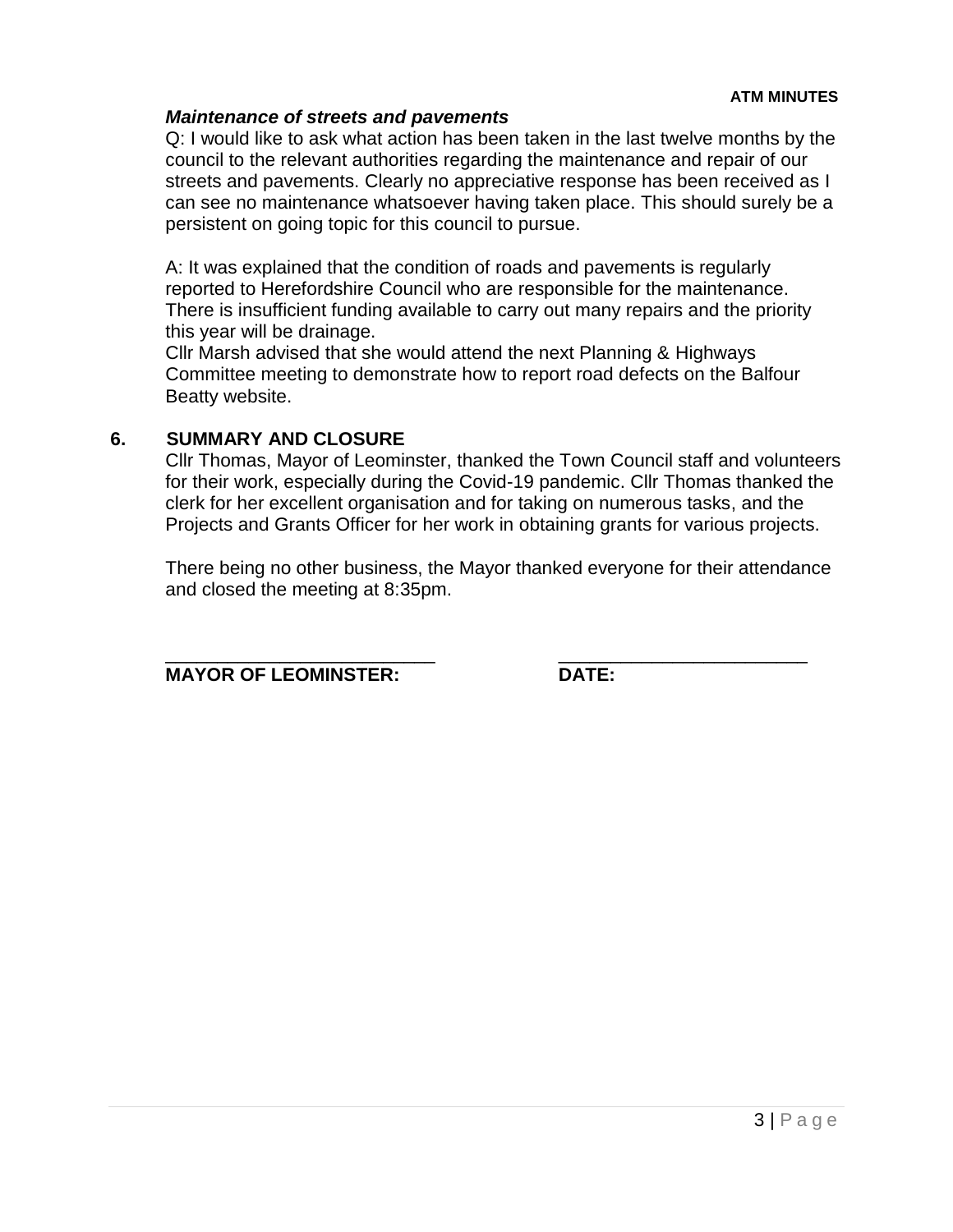# **ANNUAL TOWN MEETING REPORT 2019/20 & 2020/21**

# **INTRODUCTION:**

This past year has been a very different year as a result of the global COVID-19 pandemic, which has seen three national lockdowns. Leominster Town Council, like some councils didn't change mayors, so I became Mayor for a second year. There were no public functions and the Town Council quickly began to work and hold meetings remotely, which worked very well.

How Leominster Town Council, the Leominster COVID-19 SOS Group, Community Wheels, Food Bank and volunteers came together to help during the Covid Emergency was fantastic and shows that people in this town care about others. There is now a better community spirit and we came together to help each other.

One of the most interesting parts of last year was when the High Sheriff, Patricia Thomas, came to Leominster for a socially distanced visit to the Tourist Information Centre, Leominster Museum, Grange Court, Forbury Chapel to meet the About Face Theatre Group and on to the Foodbank to see all the good work supporting residents in need.

As I have been Mayor for two years, I have summarised the achievements of the town council by committee.

## **BULLET POINTS:**

#### **Full Council 2019/20**

- Hosted The Rifles Freedom of the Town Event;
- Successfully applied for Heritage Action Zone funding in association with Herefordshire Council;
- Facilitated Team Leominster weekly operational meetings and monthly tactical meetings;
- Secured an Open Spaces Grant from Herefordshire Council to purchase mowing equipment to enable the Grounds Team to begin verge maintenance in town;
- Oversaw the Remembrance Day commemorations, in partnership with the Royal British Legion Leominster Branch;
- Provided Christmas Lights and the Christmas Tree for the Town;
- Organised the Christmas Light Switch On Event;
- Oversaw other Civic occasions during 2019/20.

## **Full Council 2020/21**

- Contributed to the upgrade of CCTV provision in the Town Centre;
- Worked with Leominster COVID-19 Volunteer Group, Community Wheels and Herefordshire Council to support vulnerable residents to obtain medication and shopping supplies during the COVID-19 pandemic. This included setting up a virtual work platform so that these organisations could work together, providing a telephone contact line 7 days a week and organising volunteers to support residents;
- Moved to remote meetings on Zoom with funding acquired from the Fastershire Keep Connected Fund;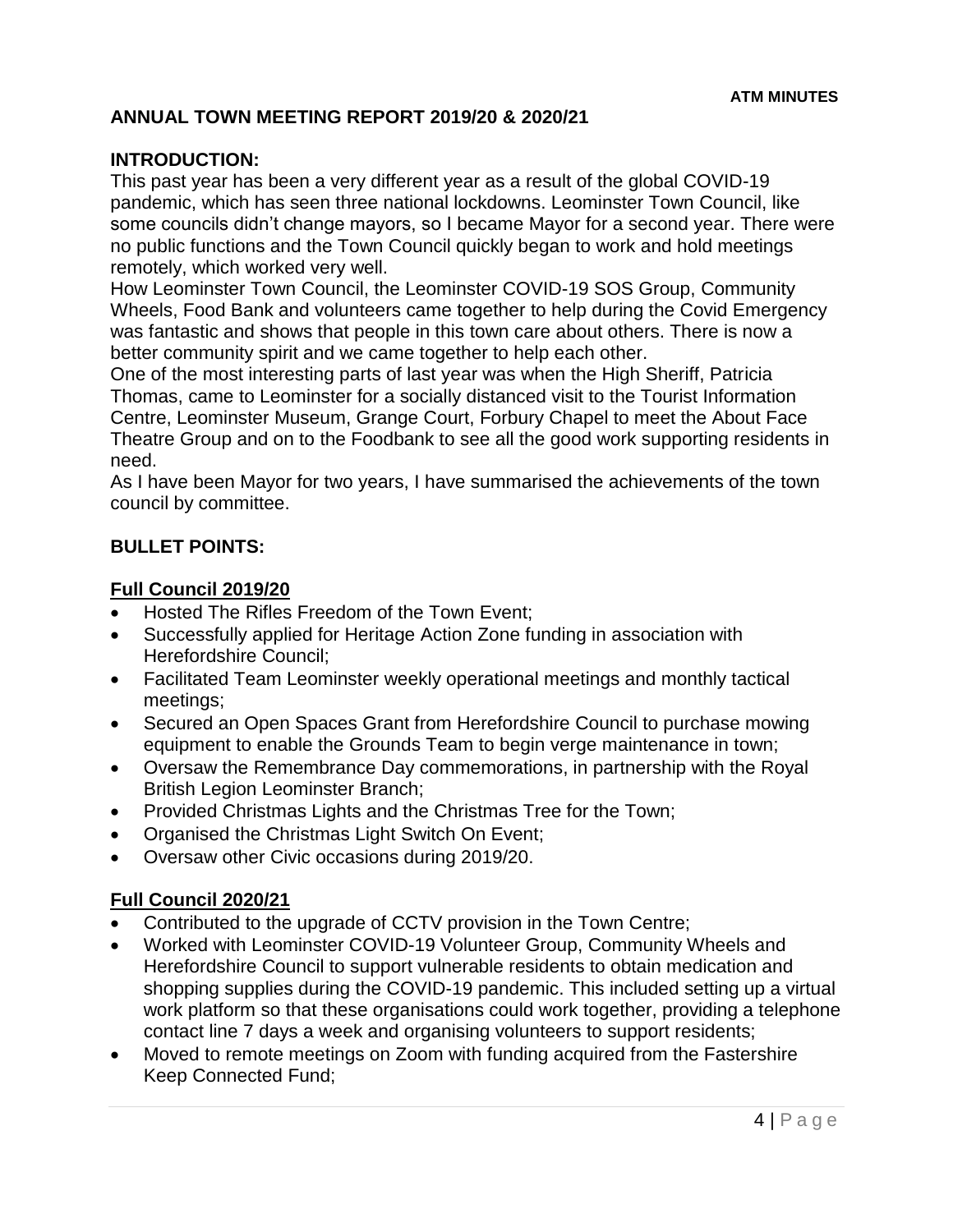- Continued to facilitate weekly Team Leominster operational meetings and monthly tactical meetings remotely;
- Working towards our Armed Forces Covenant Silver Award;
- Representing Leominster by engaging in county initiatives eg. The Market Town Investment Plan;
- Launching a new accessible Leominster Town Council website;
- Oversaw a very different COVID safe Remembrance event;
- Provided the Christmas Lights and Christmas Tree in the town centre;
- Continued to administrate two local charities.

# **Environment & Services Committee 2019/20**

- Continued to undertake footpath maintenance under the P3 scheme;
- Continued to undertake limited Lengthsman duties under the Herefordshire Council scheme;
- Supported Leominster in Bloom to gain the Gold Award by carrying out watering of planters and spraying/street cleaning;
- Introduced a business waste recycling scheme in 2019/20 with Binit Ltd as the main partner;
- Commencement of the Grange Open Space Master Plan consultation with a topographical survey;
- Undertook playground inspection in house;
- Located a new Depot from which the extended Environmental team can operate more easily;
- Continued to provide over 100 allotment plots for local residents;
- Provided help support and sandbags during the February flooding.

# **Environment & Services Committee 2020/21**

- Continued to undertake footpath maintenance under the P3 scheme;
- Successfully gained a grant for £10,240 to enable drainage works in the rural areas of the parish that have been affected by flooding;
- Refurbished and relocated the Environmental Team into the new depot;
- Kept the allotments open during the COVID-19 pandemic and offering flexibility with inspections and rent collection;
- Continued support for Leominster in Bloom including watering, spraying and planter sponsorship;
- Enabled the public toilets on Central Car Park and The Grange to remain open for residents albeit in a reduced capacity to enable additional sanitisation, within COVID-19 guidelines;
- Continued verge maintenance with COVID-19 precautions to keep staff and the public safe.

# **Finance & General Purposes Committee 2019/20**

 The provision, under a Service Level Agreement, of a part time curator for Leominster Museum;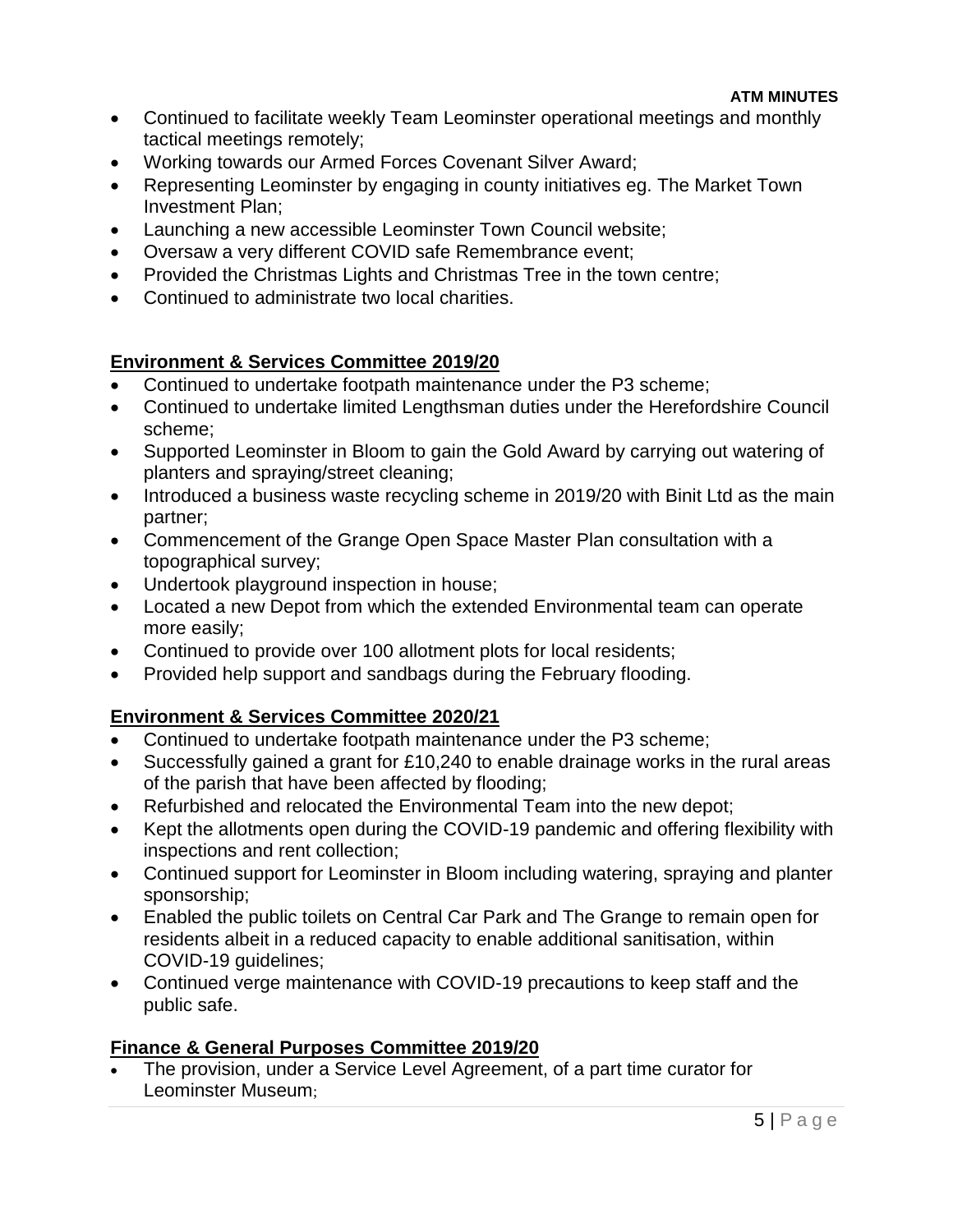- Overseen staff recruitment via the Personnel Sub-Committee;
- Carried out a budget consultation with residents;
- Budget development for 2019/20. Final increase was 4.1%;

Provided Grant support for the following organisations:

| Citizens Advice Bureau                         | £8000.00  |
|------------------------------------------------|-----------|
| <b>LDCA Community Centre</b>                   | £8,000.00 |
| Replacement bus service                        | £1,500.00 |
| <b>Leominster Festival</b>                     | £1000.00  |
| <b>Window Competitions</b>                     | £250.00   |
| Duke of Edinburgh Licence<br>fee               | £1050.00  |
| <b>Leominster Priory Holiday</b><br>Club       | £900.00   |
| <b>Children's Events</b>                       | £500.00   |
| <b>LARC</b>                                    | £7000.00  |
| HVOSS children's art<br>sessions               | £920.00   |
| <b>Polish Memorial Service</b>                 | £200.00   |
| <b>Free Parking Small Business</b><br>Saturday | £1,079.00 |
| Shopmobility                                   | £1,000.00 |
| <b>Everybody Dance</b>                         | £982.00   |
| <b>Veterans Project PPE</b>                    | £270.00   |

## **Finance & General Purposes Committee 2020/21**

- The provision, under a Service Level Agreement, of a part time curator for Leominster Museum until December 2020;
- Carried out a budget consultation with residents at the weekly market and via Survey Monkey;
- Overseen staff recruitment via the Personnel Sub-Committee;
- Budget development despite a large decrease in the precept. The final increase was 4.25%.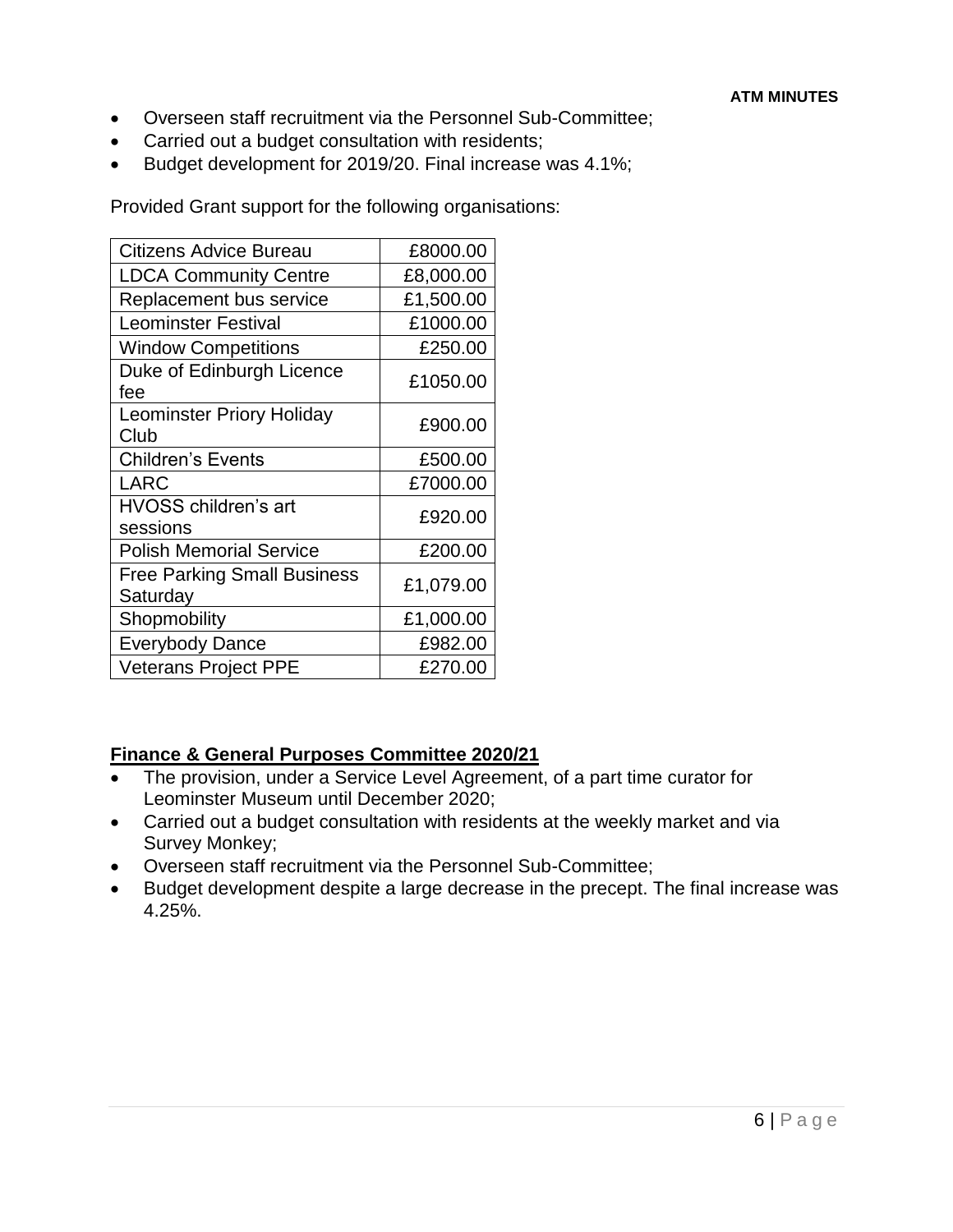Provided Grant support for the following organisations:

| <b>HVOSS Youth activities</b>       | £3000.00  |
|-------------------------------------|-----------|
| <b>New Leaf Youth activities</b>    | £3500.00  |
| <b>Walkers are Welcome</b>          | £100.00   |
| <b>Community Wheels</b>             | £775.00   |
| <b>Civic Society</b>                | £529.62   |
| <b>Herefordshire Wildlife Trust</b> | £935.00   |
| <b>Leominster Meeting Centre</b>    | £1000.00  |
| <b>Leominster Polish Society</b>    | £600.00   |
| <b>LARC</b>                         | £7000.00  |
| <b>ECHO</b>                         | £907.00   |
| <b>NILS</b>                         | £250.00   |
| <b>LDCA Community Centre</b>        | £8,000.00 |
| <b>Citizens Advice Bureau</b>       | £8,000.00 |

# **Communications & Events Committee 2019/20**

- Continued to oversee the Friday Market and the monthly Farmers Markets;
- Continued to manage the Tourist Information Centre providing information to visitors, an opportunity for local producers to sell their products and to promote local tourist focused businesses;
- Provided the Stables Gallery, an opportunity for local artists to showcase their work;
- Overseen the final elements to the holiday flat including the fire safety works, a new gas supply and final furnishings. The flat opened in June 2019;
- Supported the Small Business Saturday with the provision of free car parking in Leominster funded by Leominster Town Council;
- Put on the third "Through the Wardrobe" event in the Secret Garden;
- Hosted the Christmas Light switch on event.

# **Communications & Events Committee 2020/21**

- Continued to oversee the Friday Market and the monthly Farmers Markets;
- Continued to manage the Tourist Information Centre and enabled allotment payments to be taken by phone to comply with COVID-19 regulations;
- Completed the LEADER funded Signage Project including new Welcome Signage, Visitor Information Signage, new fingerposts and interpretation signage around the town;
- Developed a Cultural Programme with partners to run alongside the High Street Heritage Action Zone Project;
- Created "Through the Wardrobe" windows instead of an event due to social distancing regulations;
- Held weekly and farmer's markets when able, for essential items during the pandemic restrictions;